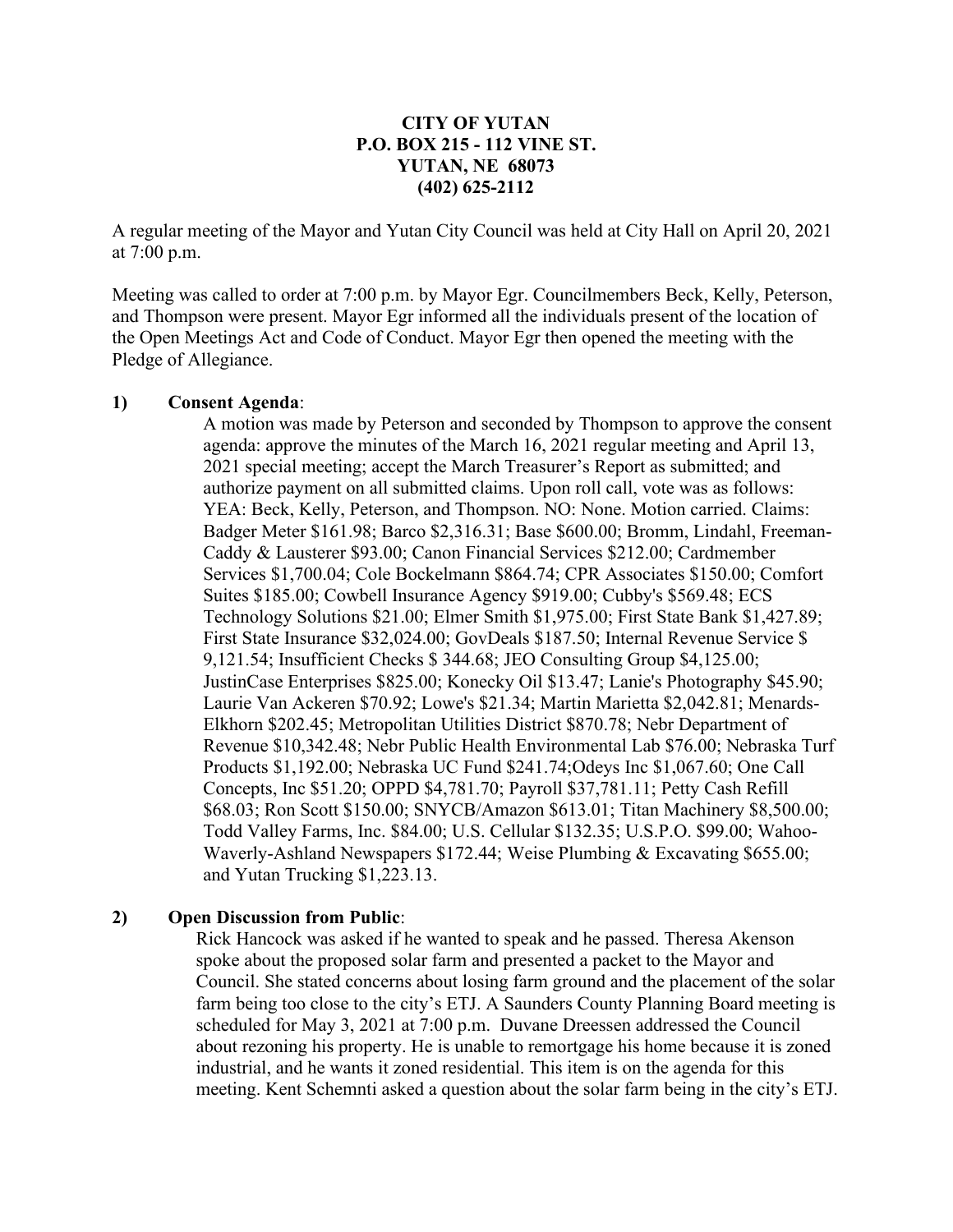Bockelmann explained it will not initially be in the ETJ but if the city annexes more territory, it may become an issue. He is going to continue following up on this matter. Ken raised concerns that the solar farm will not actually be moved out of the city's jurisdiction.

- **3) Presentation from Guests:** None
- **4) Ordinances and Public Hearings:**
	- **a) This item was incorrectly listed as Ordinance 771 on the agenda and has been renumbered to Ordinance 773.** Ordinance 773: Zoning Map Amendment to Rezone Parcel #007010000 (306 Hillside Ave.) from I-1 Light Industrial to R-1 Single Family Residential: Bockelmann explained that the current use does not match with the zoning and that it is considered a spot zone. Bockelmann also noted that the rezoning would make the accessory structure nonconforming, meaning it cannot be enlarged upon or repaired if damaged more than 60%. Councilmember Thompson questioned if any business would move into that property once this house is sold or if the property could be zoned for commercial use. Bockelmann stated that some business activity could be allowed through a home occupation. Mayor Egr opened the public hearing at 7:14. No public comment was made and Mayor Egr closed the public hearing at 7:15. A Motion to waive the three readings and approve Ordinance 773 was made by Peterson and seconded by Beck. Upon roll call, vote was as follows: YEA: Beck, Kelly and Peterson. NO: Thompson. Motion carried.
	- **b) This item was incorrectly listed as Ordinance 772 on the agenda and has been renumbered to Ordinance 774.** Ordinance 774: Updates to Salary Ordinance for New Employees. A motion to waive three readings and approve Ordinance 774 was made by Peterson and seconded by Beck. Upon roll call, vote was as follows: YEA Thompson, Beck, Kelly, and Peterson. NO: none. Motion carried.

### **5) Resolutions:**

**a)** Resolution 2021-10: Approval of Request for Proposals for Downtown Revitalization Plan, Housing Study, and Comprehensive Plan. A motion to adopt Resolution 2021- 10 was made by Thompson and seconded by Peterson. Upon roll call, vote was as follows YEA: Thompson, Beck, Kelly, and Peterson. NO: None. Motion carried.

### **6) Other Action Items:**

- **a)** Appointment of Rachelle Gay as City Clerk-Treasurer: A motion to appoint Rachelle Gay as the City-Clerk Treasurer was made by Thompson and seconded by Peterson. Upon roll call, vote was as follows: YEA Thompson, Beck, Kelly, and Peterson. NO: none. Motion carried.
- **b)** Approval for City Administrator to Spend up to \$10,000 for an Asphalt Overlay for the Library Parking Lot: Bockelmann explained need for parking lot paving at library lot due to safety issues. More than likely will need a little more than \$10,000. This money will come out of the Keno fund. A motion to approve OMNI quote for \$9,950.00 was made by Thompson and seconded by Peterson. Upon roll call, YEA: Thompson, Beck, Kelly, and Peterson. NO: None. Motion carried.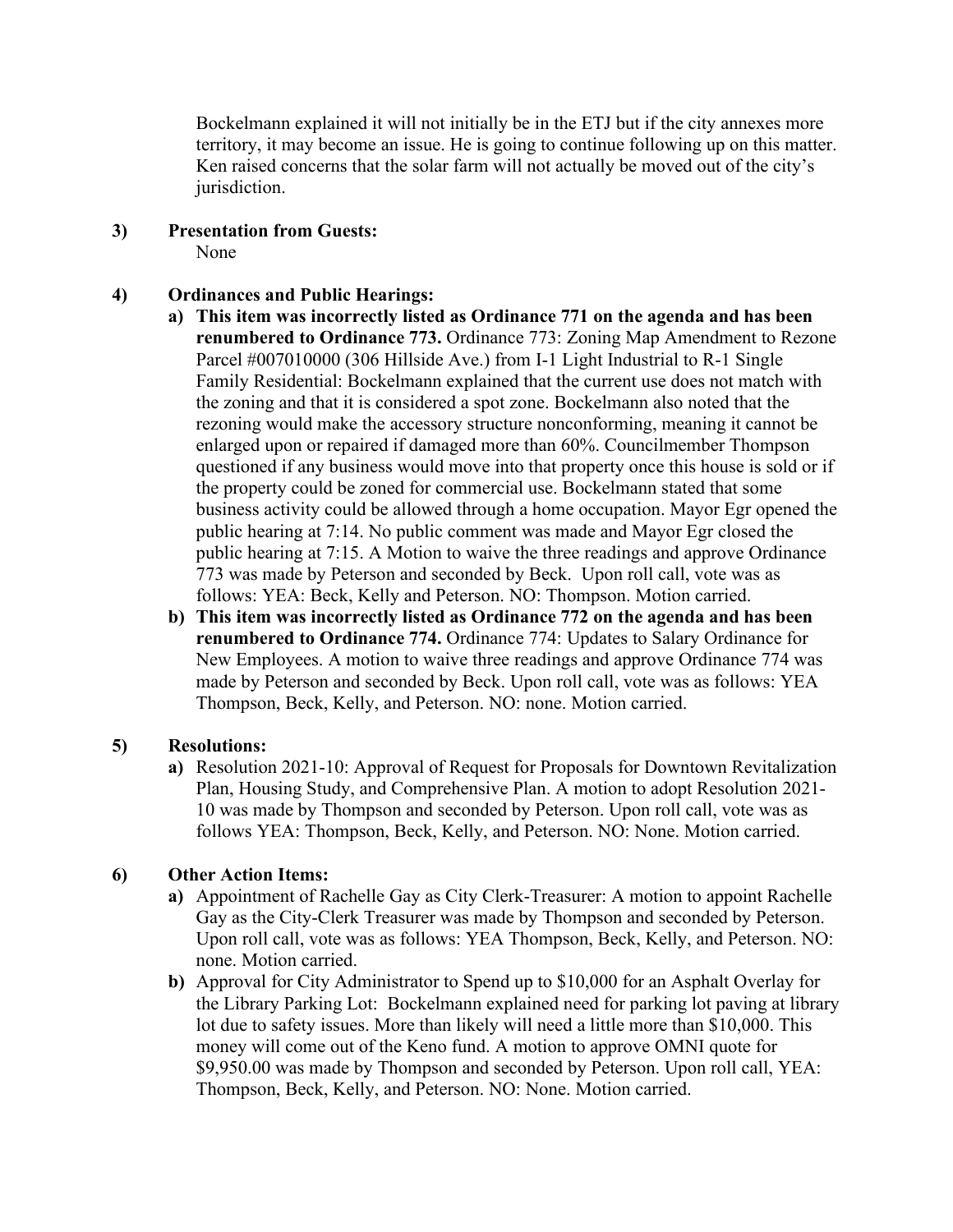- **c)** Approval to Reimburse Yutan Public Schools for Porta Potties at Itan Ballfield: Councilmember Thompson felt it was the City's responsibility to provide additional restrooms if it was too cold to turn water on at City parks. Councilmember Peterson requested that the City set a date to turn on water next year. Motion was made by Thompson to approve payment until Friday, April 23, seconded by Peterson. Upon roll call, YEA: Thompson, Beck, Kelly, and Peterson. Motion carried.
- **d**) Approval of Change Order#1 for 5<sup>th</sup> and Hillside Water Main Project: City Engineer Zach Schulz with JEO Consulting explained that Change Order #1 included four separate change order requests. Councilmember Thompson asked why only one had been pre-approved, and Schulz noted that prior approval is not common in utility work and the final decision on approving the change order remains with the Council. A motion was made by Thompson and seconded by Kelly to approve Change Order #1 for \$10,175.00. Upon roll call, vote was as follows: YEA: Thompson, Beck, Kelly, and Peterson. Motion carried.
- **e**) Approval of Pay Application #1 to Thompson Construction, Inc. for 5<sup>th</sup> and Hillside Water Main Project: Schulz explained that this payment included all work through April  $16^{th}$ . A motion to approve Pay Application #1 for \$138,047.45 was made by Thompson and seconded by Peterson. Upon roll call, YEA: Thompson, Beck, Kelly, and Peterson. NO: None. Motion carried.
- **f)** Approval of Change Order  $#2$  for the  $5<sup>th</sup>$  and Hillside Water Main Project: Bockelmann explained that Thompson Construction agreed to reduce the mobilization fee by \$5,500 and to start work on Vine Street immediately after 5<sup>th</sup> and Hillside is completed. Schulz stated completion is scheduled for mid-June. He proposed a later completion date so seeing could be done in the fall. Councilmember Thompson & City Utilities Administrator Sieburg agreed the city can handle watering the seed and it would be better to finish the project. Motion to approve Change Order# 2 for \$242,623.00 was made by Thompson and seconded by Peterson. Upon roll call, YEA: Thompson, Beck, Kelly, and Peterson. NO: None. Motion carried.
- **g)** Approval of Engineer Agreement Change to Scope of Services Form No. 1: A motion to approve was made by Thompson and seconded by Kelly. Upon roll call, YEA: Thompson, Beck, Kelly, and Peterson. NO: None. Motion carried.

### **7) Discussion Items:**

**a)** Discussion FY20-21 Outlook: Bockelmann discussed the current state of FY20-21 and asked the Council if they had any additional projects to complete this fiscal year. Councilmember Thompson requested sunshades and batting cages for the ball fields. Bockelmann said CRA funding may be an option for those projects once financing for the CRA's paving project is finalized.

### **8) Supervisor's Reports:**

- **a)** Library
- **b)** Police Department
- **c)** Maintenance Department: Utilities Superintendent Sieburg reported the generator at the shop is causing problems. He is waiting for next Monday to see if the problem continues. He may consider switching service contract provider.
- **d)** Tax Increment Financing Report pursuant to Nebraska Revised 18-2117.02